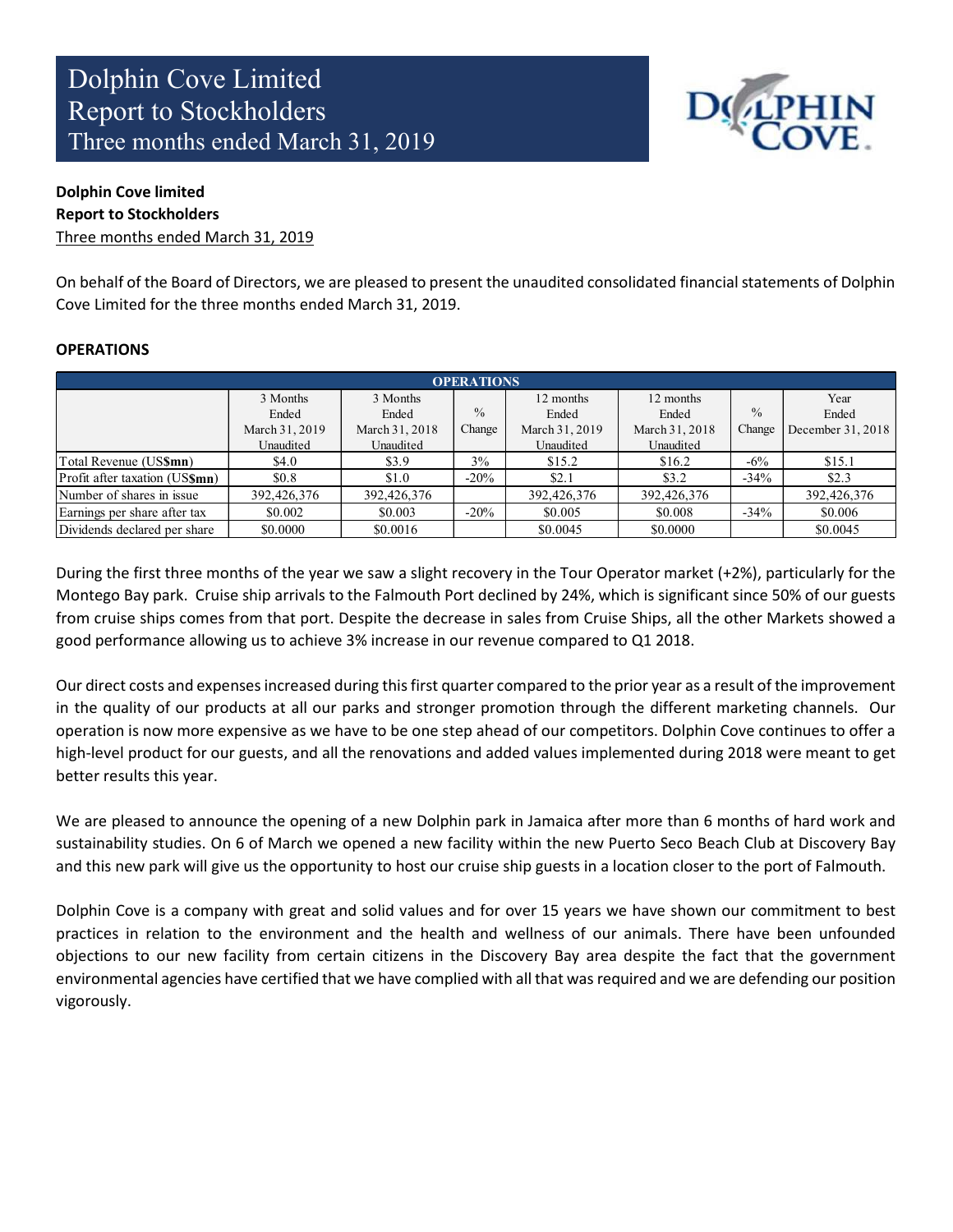

#### FINANCIAL POSITION

| <b>FINANCIAL POSITION</b> |                                      |                                      |                         |                                       |                         |  |  |  |
|---------------------------|--------------------------------------|--------------------------------------|-------------------------|---------------------------------------|-------------------------|--|--|--|
|                           | As at<br>March 31, 2019<br>Unaudited | As at<br>March 31, 2018<br>Unaudited | $\frac{0}{0}$<br>Change | As at<br>December 31, 2018<br>Audited | $\frac{0}{0}$<br>Change |  |  |  |
| Working Capital (US\$mn)  | \$2.5                                | \$1.9                                | 32%                     | \$1.6                                 | 56%                     |  |  |  |
| Fixed Assets (US\$mn)     | \$27.2                               | \$24.9                               | 9%                      | \$27.2                                | $0\%$                   |  |  |  |
| Net Assets (US\$mn)       | \$29.7                               | \$26.9                               | 10%                     | \$28.8                                | 3%                      |  |  |  |
| Debt to Equity ratio      | 0.01:1                               | 0.02:1                               |                         | 0.01:1                                |                         |  |  |  |
| Net assets per share      | \$0.08                               | \$0.07                               | 10%                     | \$0.07                                | 3%                      |  |  |  |
| Market price (J\$mn)      | \$13.99                              | \$17.18                              | $-19%$                  | \$16.50                               | $-15%$                  |  |  |  |
| Market/Book value         | 1.42                                 | 1.93                                 | $-26%$                  | 1.73                                  | $-18%$                  |  |  |  |

As at March 31, 2019 cash and cash equivalents increased by 49% from December 31 of last year. Working Capital increased by 56% as a result of the renovation works and improvements to fixed assets and the reduction of our current liabilities as well as maintaining the level of dividends at a time of reduced profits, but it is at the very healthy ratio of over 01:1. Our debt to equity ratio is almost nil, with debt at US\$168,875 compared to equity of US\$29.6 million.

**Stafford Burrowes**, OD Chairman

BULKE

**Travis Bd** Non Executive Director

crico Lozano CEO, Dolphin Cove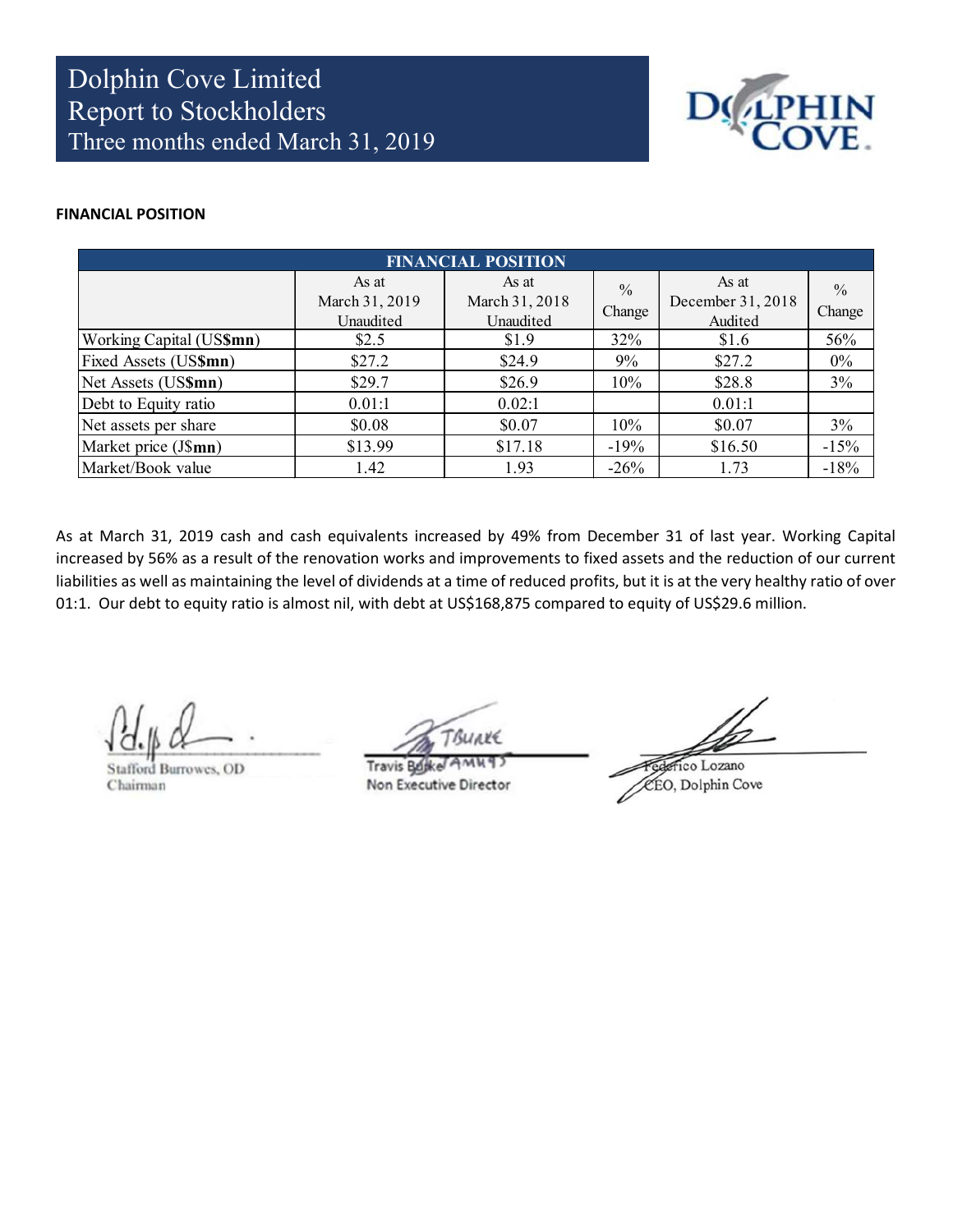

# DOLPHIN COVE LIMITED

#### Interim Statement of Financial Position As At March 31, 2019

|                                          | As at<br>March 31, 2019 | As at<br><b>March 31, 2018</b> | As at<br>December 31, 2018 |
|------------------------------------------|-------------------------|--------------------------------|----------------------------|
|                                          |                         |                                |                            |
|                                          | <b>Unaudited</b>        | <b>Unaudited</b>               | <b>Audited</b>             |
|                                          | US\$                    | <b>US\$</b>                    | US\$                       |
| <b>CURRENT ASSETS</b>                    |                         |                                |                            |
| Cash and cash equivalents                | 1,277,497               | 1,001,881                      | 857,090                    |
| Investments                              | 2,127                   | 2,127                          | 2,127                      |
| Accounts receivable                      | 2,058,658               | 2,072,113                      | 1,893,623                  |
| Due from related companies               | 410,787                 | 135,619                        | 410,787                    |
| Due from parent company                  | 330,000                 |                                | 264,000                    |
| Taxation recoverable                     | 211,837                 | 53,543                         | 211,835                    |
| Inventories                              | 284,993                 | 464,743                        | 355,098                    |
|                                          | 4,575,898               | 3,730,026                      | 3,994,560                  |
| NON-CURRENT ASSETS                       |                         |                                |                            |
| Property, plant and equipment            | 22,648,478              | 20,955,056                     | 22,679,522                 |
| Live Assets                              | 4,502,609               | 3,908,383                      | 4,537,895                  |
| Due from Related company                 | 1,110,012               | 1,110,012                      | 1,110,012                  |
|                                          | 28,261,099              | 25,973,451                     | 28,327,429                 |
| <b>TOTAL ASSETS</b>                      | 32,836,998              | 29,703,477                     | 32, 321, 989               |
| <b>CURRENT LIABILITIES</b>               |                         |                                |                            |
| Bank overdrafts                          | 67,984                  | 32,593                         | 54,389                     |
| Accounts payable                         | 1,782,753               | 1,361,103                      | 2,040,798                  |
| Current portion of long term liabilities | 148,457                 | 404,505                        | 231,984                    |
| Taxation payable                         | 17,456                  | 1,670                          | 17,456                     |
| Due to other related companies           | 98,980                  | 14,946                         | 97,705                     |
|                                          | 2,115,630               | 1,814,817                      | 2,442,332                  |
| NON-CURRENT LIABILITY                    |                         |                                |                            |
| Deferred tax liability                   | 1,007,185               | 882,180                        | 1,041,601                  |
| Long term loans                          | 20,419                  | 128,246                        | 21,508                     |
|                                          | 1,027,604               | 1,010,426                      | 1,063,109                  |
| <b>SHAREHOLDERS' EQUITY</b>              |                         |                                |                            |
| Share capital                            | 3,654,390               | 3,654,390                      | 3,654,390                  |
| Capital Reserve                          | 12,456,412              | 10,560,310                     | 12,456,412                 |
| <b>Retained Earnings</b>                 | 13,582,962              | 12,663,534                     | 12,705,746                 |
|                                          | 29,693,764              | 26,878,234                     | 28,816,548                 |
|                                          |                         |                                |                            |
| TOTAL EQUITY AND LIABILITIES             | 32,836,998              | 29,703,477                     | 32,321,989                 |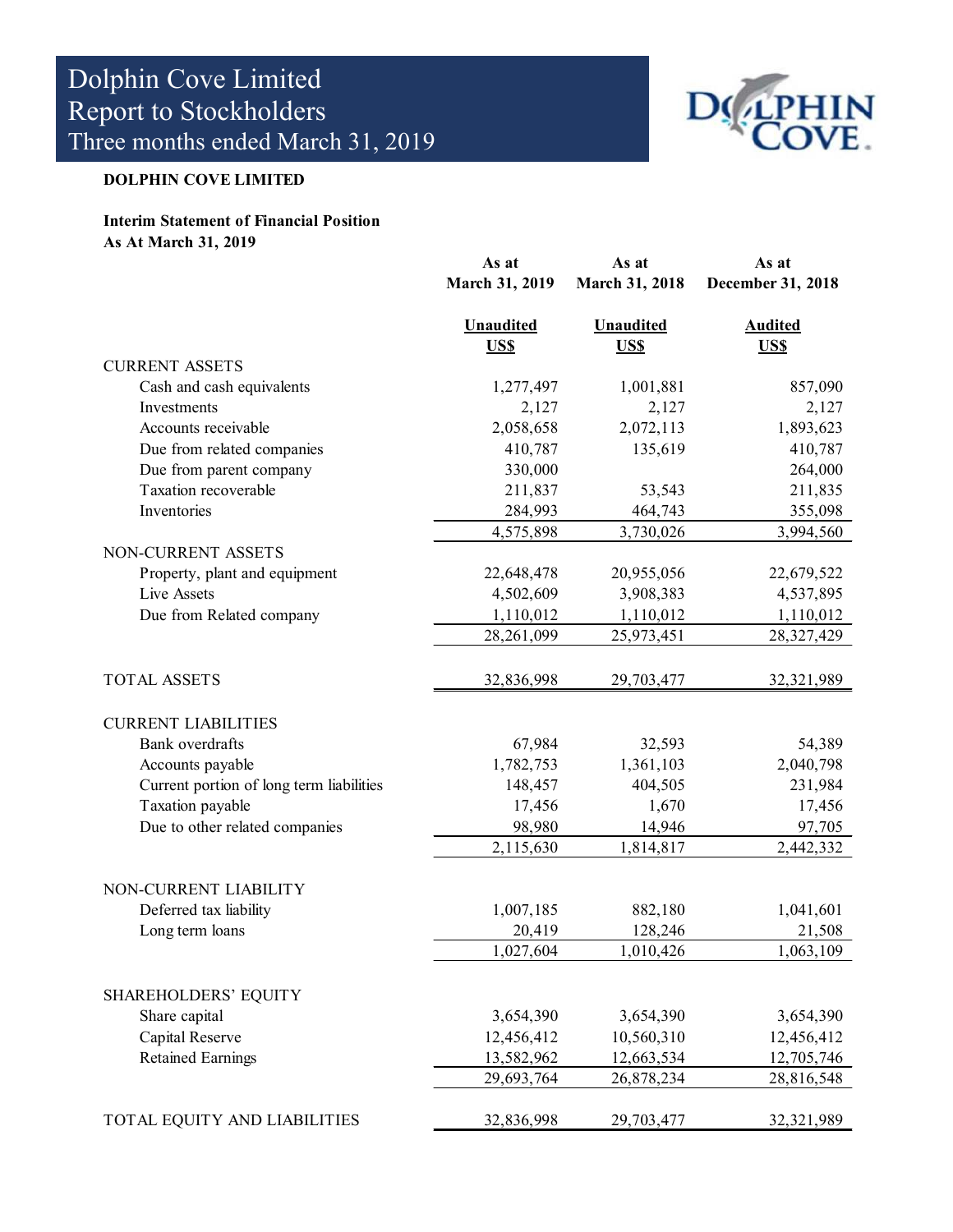

#### DOLPHIN COVE LIMITED

#### Group Interim Statement of Profit or Loss and Other Comprehensive Income Three months ended March 31, 2019

|                                                          | 3 Months<br><b>Ended</b><br>March 31, 2019 | 3 Months<br><b>Ended</b><br>March 31, 2018 | Year<br><b>Ended</b><br>December 31, 2018 |
|----------------------------------------------------------|--------------------------------------------|--------------------------------------------|-------------------------------------------|
|                                                          | <b>Unaudited</b><br>US\$                   | <b>Unaudited</b><br>US\$                   | <b>Audited</b><br>US\$                    |
| OPERATING REVENUE:                                       |                                            |                                            |                                           |
| Dolphin Attraction Revenue                               | 2,201,786                                  | 2,242,611                                  | 8,209,792                                 |
| Ancillary Services Revenue                               | 1,691,204                                  | 1,549,861                                  | 6,677,582                                 |
| Overall Revenue                                          | 3,892,990                                  | 3,792,472                                  | 14,887,374                                |
| Less: Direct Costs                                       | 458,509                                    | 294,425                                    | 1,674,668                                 |
| Gross Profit                                             | 3,434,480                                  | 3,498,047                                  | 13,212,706                                |
| Gain on disposal of property, plant & equipme            |                                            |                                            | (105)                                     |
| Other income                                             | 66,256                                     | 61,322                                     | 253,914                                   |
|                                                          | 3,500,736                                  | 3,559,369                                  | 13,466,515                                |
| <b>OPERATING EXPENSES:</b>                               |                                            |                                            |                                           |
| Selling                                                  | 1,026,002                                  | 950,671                                    | 3,923,894                                 |
| Other operations                                         | 816,373                                    | 876,446                                    | 3,924,232                                 |
| Administrative                                           | 670,209                                    | 549,194                                    | 2,599,167                                 |
|                                                          | 2,512,583                                  | 2,376,311                                  | 10,447,293                                |
| Profit before finance income and costs                   | 988,153                                    | 1,183,058                                  | 3,019,222                                 |
| Finance income                                           | 8,923                                      | 64,124                                     | 130,957                                   |
| Finance costs                                            | (69, 348)                                  | (74, 942)                                  | (378, 717)                                |
| Gain on disposal of investments                          |                                            |                                            |                                           |
| Profit Before taxation                                   | 927,727                                    | 1,172,240                                  | 2,771,462                                 |
| Taxation                                                 | (84, 926)                                  | (125, 860)                                 | (433, 108)                                |
| Profit for the period                                    | \$<br>842,801                              | 1,046,380                                  | 2,338,354                                 |
| Earnings per stock unit                                  | 0.21c                                      | $0.27\xi$                                  | 0.6c                                      |
| Other comprehensive income:                              |                                            |                                            |                                           |
| Items that are or may be reclassified to profit or loss: |                                            |                                            |                                           |
| Surplus on revaluation of dolphins                       |                                            |                                            | 880,000                                   |
| Deferred tax on surplus on revaluation of dolphins       |                                            |                                            | (220,000)                                 |
| Surplus on revaluation of land and buildings             |                                            |                                            | 1,130,145                                 |
| Deferred tax on revalued buildings                       |                                            |                                            | 105,958                                   |
|                                                          |                                            |                                            | 1,896,103                                 |
| Total comprehensive income                               | \$<br>842,801                              | 1,046,380                                  | 4,234,457                                 |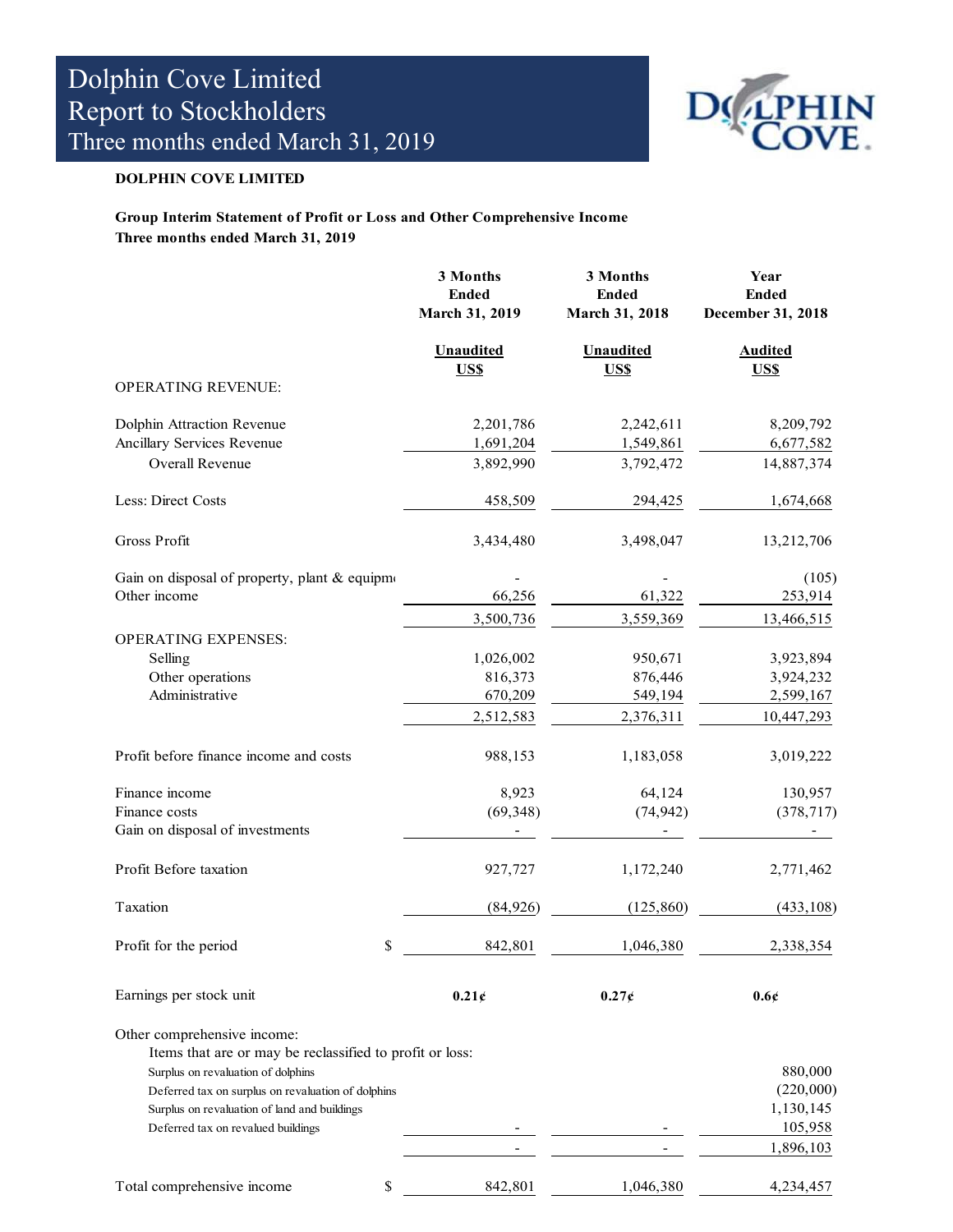

#### DOLPHIN COVE LIMITED

# Group Interim Statement of Changes in Stockholders' Equity

Three months ended March 31, 2019

|                                                    | 3 Months<br><b>Ended</b><br><b>March 31, 2019</b><br><b>Unaudited</b><br><b>USS</b> | 3 Months<br><b>Ended</b><br>March 31, 2018<br><b>Unaudited</b><br><b>USS</b> | Year<br><b>Ended</b><br>December 31, 2018<br><b>Audited</b><br><b>USS</b> |
|----------------------------------------------------|-------------------------------------------------------------------------------------|------------------------------------------------------------------------------|---------------------------------------------------------------------------|
| Balances at beginning of period                    | \$<br>28,816,548                                                                    | 26,443,999                                                                   | 26,443,999                                                                |
| Adjustment on initial application on IFRS 9, net   |                                                                                     |                                                                              |                                                                           |
| of taxes                                           |                                                                                     |                                                                              | (79, 405)                                                                 |
| Transactions with owners of the company:           |                                                                                     |                                                                              |                                                                           |
| Dividends                                          |                                                                                     | (612, 145)                                                                   | (1,782,503)                                                               |
| Total comprehensive income:                        |                                                                                     |                                                                              |                                                                           |
| Profit for the period                              | 842,801                                                                             | 1,046,380                                                                    | 2,338,354                                                                 |
| Other comprehensive income:                        |                                                                                     |                                                                              |                                                                           |
| Surplus on revaluation of dolphins                 |                                                                                     |                                                                              | 880,000                                                                   |
| Deferred tax on surplus on revaluation of dolphins |                                                                                     |                                                                              | (220,000)                                                                 |
| Surplus on revaluation of land and buildings       |                                                                                     |                                                                              | 1,130,145                                                                 |
| Deferred tax on revalued buildings                 |                                                                                     |                                                                              | 105,958                                                                   |
| Capital Reserve adjustments                        |                                                                                     |                                                                              |                                                                           |
| Balance at end of period                           | 29,659,349                                                                          | 26,878,234                                                                   | 28,816,548                                                                |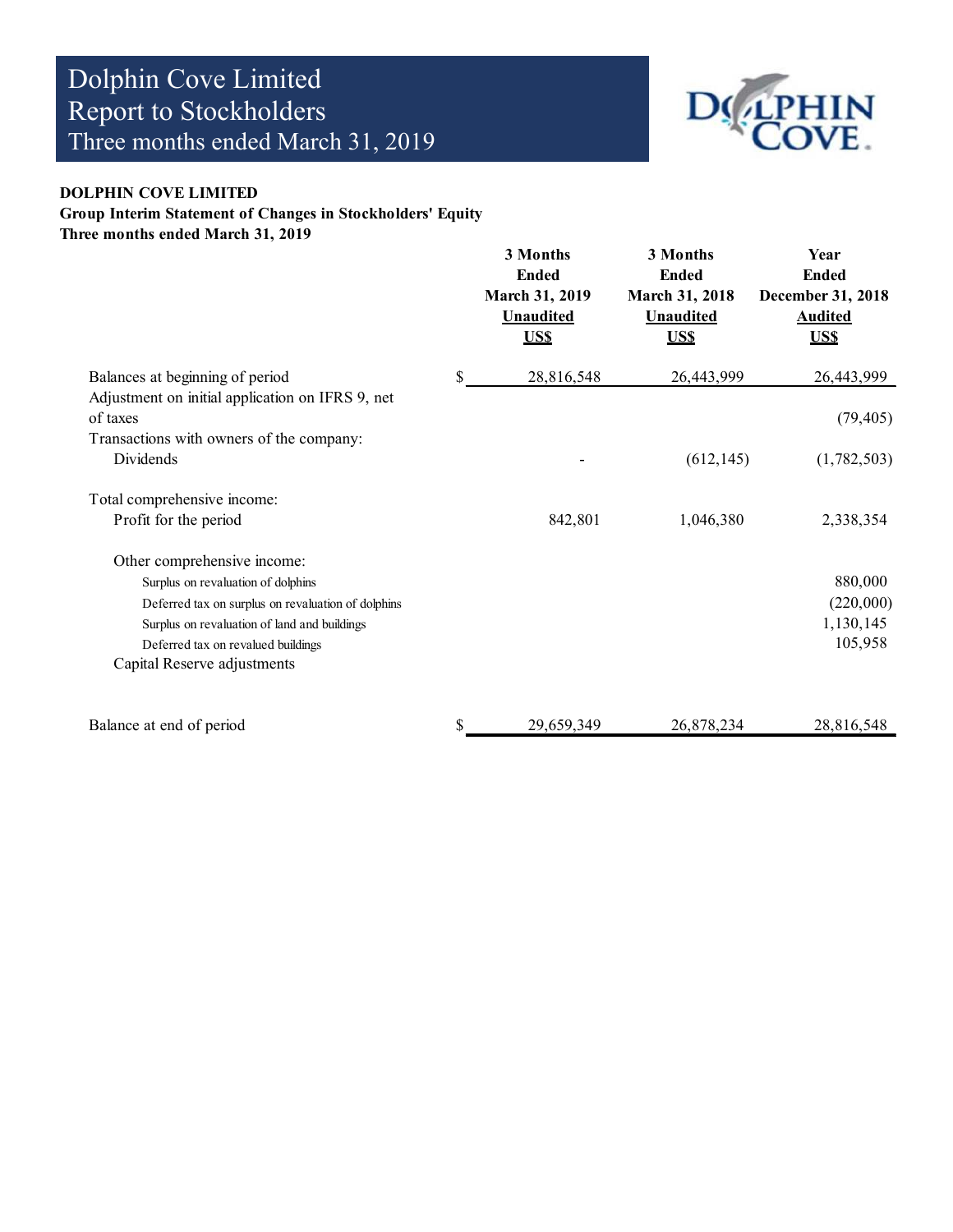

#### DOLPHIN COVE LIMITED

Group Interim Statement of Cash Flows Three months ended March 31, 2019

|                                                | 3 Months<br><b>Ended</b><br>March 31, 2019<br><b>Unaudited</b><br><b>USS</b> | 3 Months<br><b>Ended</b><br>March 31, 2018<br><b>Unaudited</b><br>US\$ | Year<br><b>Ended</b><br>December 31, 2018<br><b>Audited</b><br>US\$ |
|------------------------------------------------|------------------------------------------------------------------------------|------------------------------------------------------------------------|---------------------------------------------------------------------|
| CASH FLOWS FROM OPERATING ACTIVITIES           |                                                                              |                                                                        |                                                                     |
| Profit for the period                          | 842,801                                                                      | 1,046,380                                                              | 2,338,354                                                           |
| Accounts receivable                            | (231, 035)                                                                   | (96, 623)                                                              | 81,867                                                              |
| Due from related parties                       | $\boldsymbol{0}$                                                             | (106, 723)                                                             | (381, 891)                                                          |
| varent compan Due from parent company          |                                                                              |                                                                        | (264,000)                                                           |
| Taxation recoverable                           | (2)                                                                          | 286,245                                                                | 127,953                                                             |
| Inventories                                    | 70,105                                                                       | (88, 684)                                                              | 20,961                                                              |
| Bank overdrafts                                | 13,595                                                                       | 13,847                                                                 | 35,643                                                              |
| Accounts payable                               | (258, 045)                                                                   | (215, 203)                                                             | 464,492                                                             |
| Taxation payable                               | $\overline{0}$                                                               | (34,258)                                                               | (18, 472)                                                           |
| Due to other related companies                 | 1,275                                                                        | (5,854)                                                                | 76,905                                                              |
| Cash generated from operations                 | 438,694                                                                      | 799,127                                                                | 2,481,812                                                           |
| CASH FLOWS FROM INVESTING ACTIVITIES           |                                                                              |                                                                        |                                                                     |
| Property, plant and equipment                  | 182,955                                                                      | 103,680                                                                | (1,748,074)                                                         |
| Depreciation on property, plant and equipment. | (151, 911)                                                                   | (127, 288)                                                             |                                                                     |
| Live Assets                                    | 92,102                                                                       | 122,252                                                                | (569, 027)                                                          |
| Depreciation on live assets.                   | (56, 816)                                                                    | (61, 767)                                                              |                                                                     |
| Deferred tax liability                         | (34, 416)                                                                    | 25,264                                                                 | 184,685                                                             |
| Cash generated from investing activities       | 31,914                                                                       | 62,141                                                                 | (2, 132, 416)                                                       |
| CASH FLOWS FROM FINANCING ACTIVITIES           |                                                                              |                                                                        |                                                                     |
| Current portion of long term liabilities       | (83, 527)                                                                    |                                                                        | (172, 521)                                                          |
| Long term loans                                | (1,089)                                                                      | (97, 918)                                                              | (204, 657)                                                          |
| Dividends paid                                 |                                                                              | (612, 144)                                                             | (1,782,502)                                                         |
| Capital Reserve adjustments                    |                                                                              |                                                                        | 1,896,103                                                           |
| Retained earnings adjustments                  | 34,415                                                                       |                                                                        | (79, 405)                                                           |
| Cash (used)/provided by financing activities   | (50,201)                                                                     | (710, 062)                                                             | (342, 982)                                                          |
| Net increase in cash resources                 | 420,407                                                                      | 151,207                                                                | 6,414                                                               |
| Cash resources at beginning of the period      | 857,090                                                                      | 850,674                                                                | 850,676                                                             |
| CASH RESOURCES AT END OF PERIOD                | $\mathcal{S}$<br>1,277,497                                                   | 1,001,881                                                              | 857,090                                                             |
| Cash and cash equivalents                      | 1,277,497                                                                    | 1,001,881                                                              | 857,090                                                             |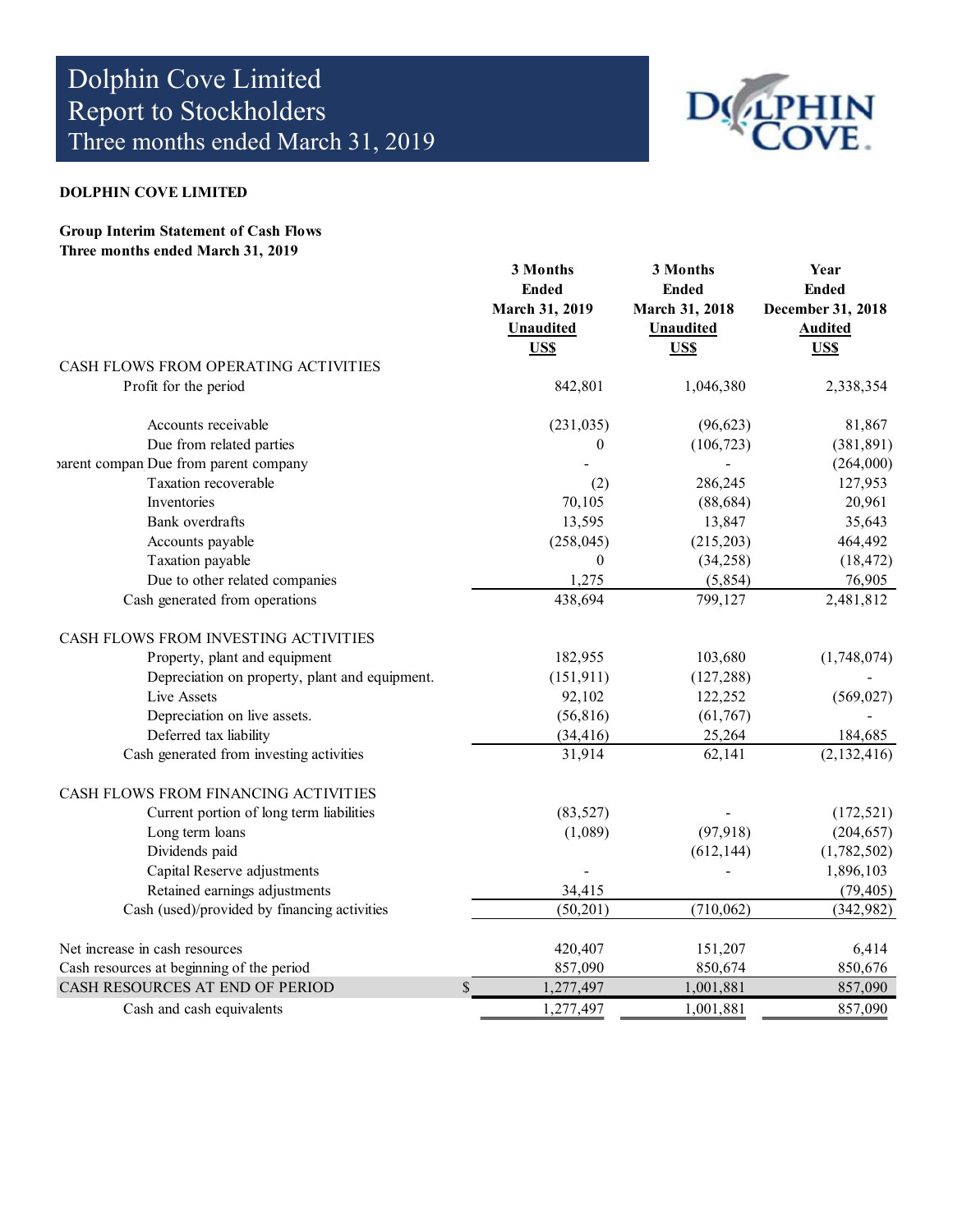

# Selected Explanatory Notes Three months ended March 31, 2019

# 1. Corporate structure and principal activities

(a) Dolphin Cove Limited (the company) is incorporated and domiciled in Jamaica and its registered office and principal place of business is located at Belmont Road, Ocho Rios, St. Ann, Jamaica, W.I.

The principal activities of the company are the operation of marine parks and adventure programmes and ancillary operations such as restaurants, gift shops and photography at several locations in Jamaica.

The company's shares were listed on the Junior Market of the Jamaica Stock Exchange on December 21, 2010. (b) The company and its wholly-owned subsidiaries, as listed below, are collectively referred to as "the Group".

(i) Dolphin Cove (Negril) Limited was incorporated in Jamaica, on May 11, 2010, and commenced operations in September 2010. Its principal place of business is located at Point, Lucea, Hanover, Jamaica W.I. and it owns the real estate in Hanover which is now leased to the company.

(ii) Too Cool Limited is incorporated in the Cayman Islands and owns land and buildings from which the company operates. (iii) Cheshire Hall Limited was incorporated on June 22, 2012 as a St. Lucian International Business Company (IBC), controlled by the company through a deed. Its wholly-owned subsidiary, DCTCI Limited was incorporated in the Turks and Caicos Islands and owns land on which the Group intends to develop an attraction.

(iv) Balmoral Dolphins Limited is a St. Lucian IBC, incorporated on April 5, 2012.Its wholly-owned subsidiary, Dolphin Cove TCI Limited, was incorporated in the Turks & Caicos Islands for the intended purpose of operating the attraction to be developed by DCTCI Limited.

(v) SB Holdings Limited was incorporated on November 4, 2013, as a St. Lucian IBC. Its wholly-owned subsidiary, Marine Adventure Park Limited, was also incorporated in St. Lucia and purchased land in St. Lucia on which the Group intends to develop an attraction.

(c) Effective January 8, 2016, World of Dolphins Inc. holds 79.99% of shares issued by Dolphin Cove Limited. World of Dolphins, Inc. is a subsidiary of Controladora Dolphin SA de C.V. (intermediate holding company), which is in turn a subsidiary of Dolphin Capital Company, S. de RL de C.V. (ultimate holding company), referred to as the "Dolphin Discovery group" or "the Wider Group". Both companies are incorporated in Mexico.

# 2. Statement of compliance and basis of preparation

These unaudited interim financial statements are prepared in accordance with IAS 34 "Interim Financial Reporting" and comply with International Financial Reporting Standards (IFRS) and their interpretations adopted by the International Accounting Standards Board and comply with the provisions of the Jamaican Companies Act. The condensed interim financial information should be read in conjunction with the annual audited financial statements of the Group and the company. The statements are expressed in United States dollars which is the functional currency of the Group.

Property, Plant and equipment and live assets are included in the balance sheet at revalued amounts from time to time.